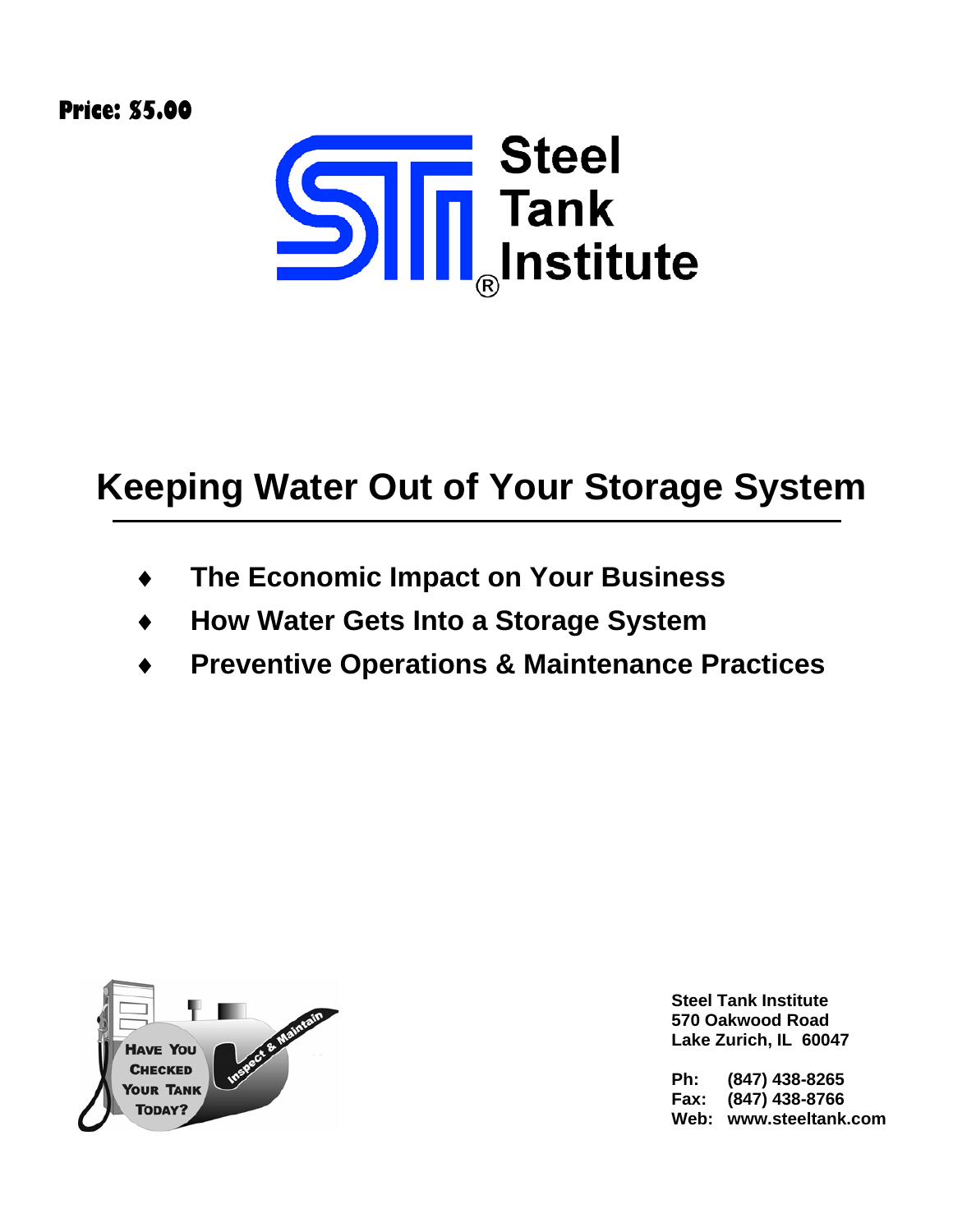# *Executive Summary*

In order to safeguard your business, maintain good customer relations, ensure high-quality fuel, and leak-free operation of your storage systems, you must monitor for water in those systems and remove water whenever it is detected.

This must be a routine part of your operations and maintenance procedures. The EPA states that a new or upgraded UST system is a good start, but the system must be properly operated and continuously maintained. This includes water monitoring and removal.

#### *Water Monitoring and Removal is Critical for All Storage Systems*

Poor operations and maintenance procedures for water monitoring and removal from storage systems can lead to a number of problems, from degradation of fuel quality and subsequent vehicle performance, to microbial contamination and damage of the entire storage system.

This pertains to all storage systems, both underground and aboveground, constructed of any material and storing nearly any product - gasoline, diesel, residential and commercial heating oils, aviation jet fuel and others.

The entire storage system is potentially impacted by water and its possible consequences, not just the storage tank. While the tank, as the common collection place, is where chemical reactions can brew, it also provides an easy means to monitor for water in the system and a common place to treat the problem.

It is imperative that all owners and operators of storage systems immediately implement routine operations and maintenance procedures for water monitoring and removal of water, if detected.

#### *Recent Industry Changes Elevate the Importance of Water Monitoring and Removal*

Although operations and maintenance procedures for water monitoring and removal have been a recommended practice for over thirty years, recent changes within the industry have increased the risk for water entry and accumulation in the storage system, and subsequent microbial growth if water is not removed.

- *The distribution infrastructure*. More fuel is moving faster through the distribution/delivery infrastructure, leaving less time for water to settle out before the product moves from step to step in the distribution process. A shift from proprietary to shared delivery infrastructures (bulk terminals, pipelines, transports) has removed much of the control that individual companies had over the process and product.
- *Gasoline chemistry*. From the removal of lead and MTBE, to additives such as ethanol and biodiesel, product chemistry has undergone fairly recent change. These new fuels are more susceptible to moisture accumulation, separation and potential biodegradation accelerated by water. For example, lead was a natural poison to the microbes that could grow in a moist environment - in today's lead-free fuels, microbial growth can more readily occur.
- *Installation procedures*. Common procedures including open vents, low fill areas and sloped tank installations - contribute to water accumulation.
- *Microbial activity is better understood and more common*. As a result of the above changes within the industry, microbial activity has been found to be a much more common phenomenon than previously realized.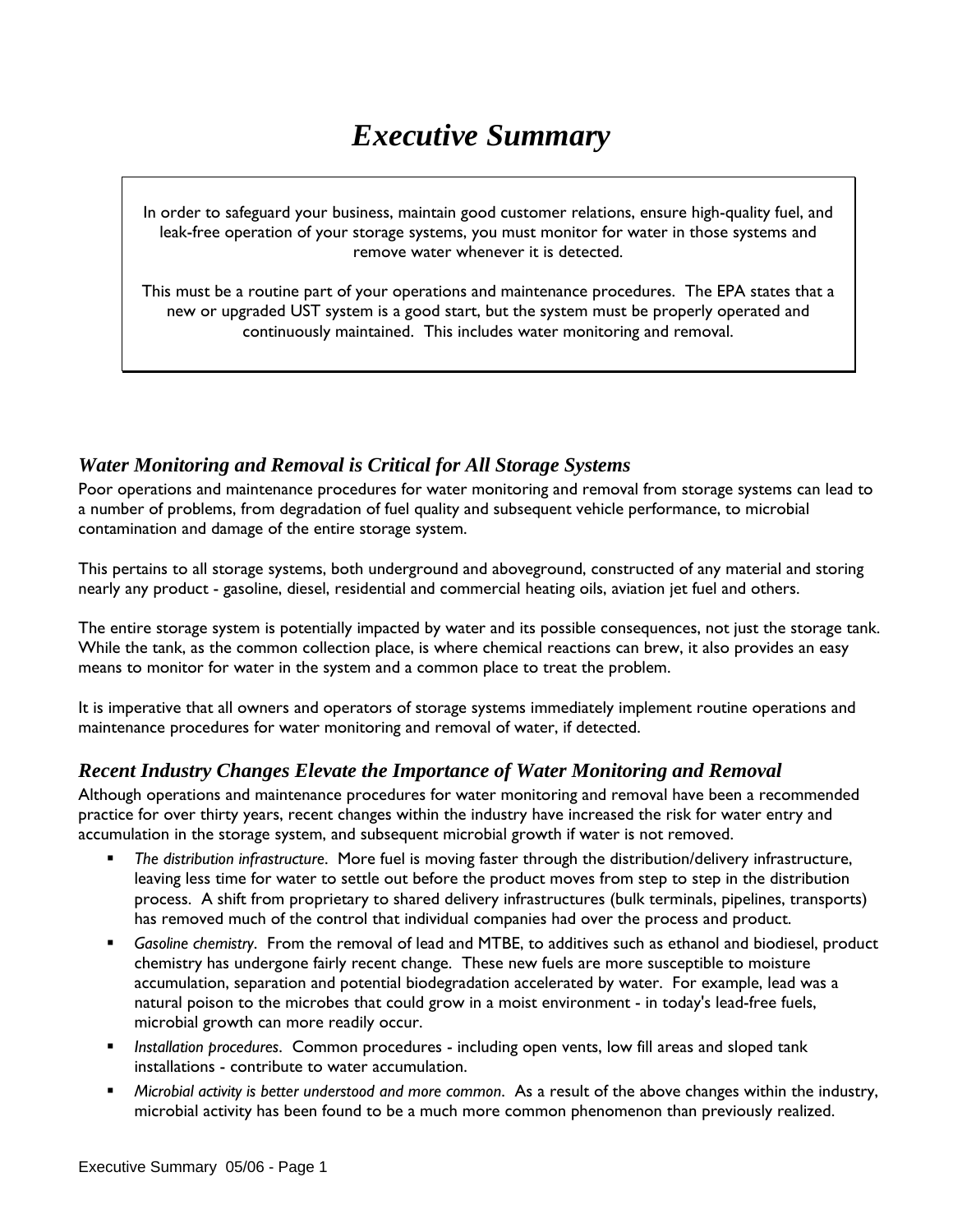#### *How Water Enters a Storage System*

In addition to possible water in the delivered product, water can enter a storage system via damaged fill boxes or fill cap gaskets, loose fittings or plugs, poor practices relating to spill buckets, rainwater accumulated within tank sumps and which enter via any tank orifices that are not water/vapor tight, and condensation caused by fuel temperature swings or air entering via vents. Certain fuels are also more prone to moisture attraction and subsequent separation when subject to temperature swings.

#### *Preventing Potential Problems Associated with Water*

Major industry groups have developed recommended operations and maintenance procedures, but basic practices include:

- **Monitoring and checking for water with automatic tank gauging systems and manual gauge sticks.**
- **Inspecting fill and vapor caps for damages and for missing gaskets, replacing if necessary.**
- **Inspecting product and spill containment buckets and proper disposal of water if found (not draining back** into the tank).
- Auditing the fuel delivery process and water content.
- **Using water-sensitive fuel filters and watching for slowed-down fueling.**
- **Treating storage tanks with antimicrobial pesticide (biocide) on a regular basis.**
- Employing a qualified professional to examine the inside of the tank, remove any water and sludge, and clean the tank periodically.

#### *Locating Water in a Storage Tank and Removing It*

The first point of contact for guidance is a petroleum equipment or services contractor and/or the fuel supplier. Additional guidance is available from organizations such as the American Petroleum Institute (API), Petroleum Equipment Institute (PEI), ASTM International, and the National Oilheat Research Alliance (NORA).

Manual tank gauging and/or automatic tank gauging can detect water, but periodically pulling product samples from the tank is a prudent practice. Samples should be taken from the low end of the tank and if possible, from more than one location in the tank. Hazy or waxy fuel samples indicate water and readily available field detection kits can check for microbes and whether the fuel meets specifications.

If water is detected at any time, it must be removed by qualified service contractors.

#### *Signs of Microbial Growth*

Plugged fuel filters are a common result of microbial growth, caused by the slime created by a thriving microorganism colony clogging the small filter openings. Filter life shorter than six months is a warning signal (when flow slows to 3-5 gpm, something is amiss). Other signs are plugged fuel lines, erratic gauge readings, a rotten-egg odor, and frequent replacement of other components such as valves, rubber seals and hoses. Problems may also surface in vehicles fueled by contaminated product, such as plugged fuel filters and unusual exhaust smoke. If water levels in a storage tank were high enough to be pumped directly into a vehicle, immediate and major problems would occur – this is of particular concern when switching to ethanol-based fuels.

Field detection kits can verify microbial growth, but it is suggested that qualified professionals with expertise in microbial contamination control be contacted to develop a treatment plan. This may include initial tank cleaning to remove the slime and sludge, followed by a treatment with a biocide.

#### *Additional Information*

Contact your fuel supplier and/or a petroleum equipment or service provider. Standards and informational resources are also available from organizations such as the STI, EPA, API, PEI, ASTM, PMAA, NORA, DOE and your state or local authorities.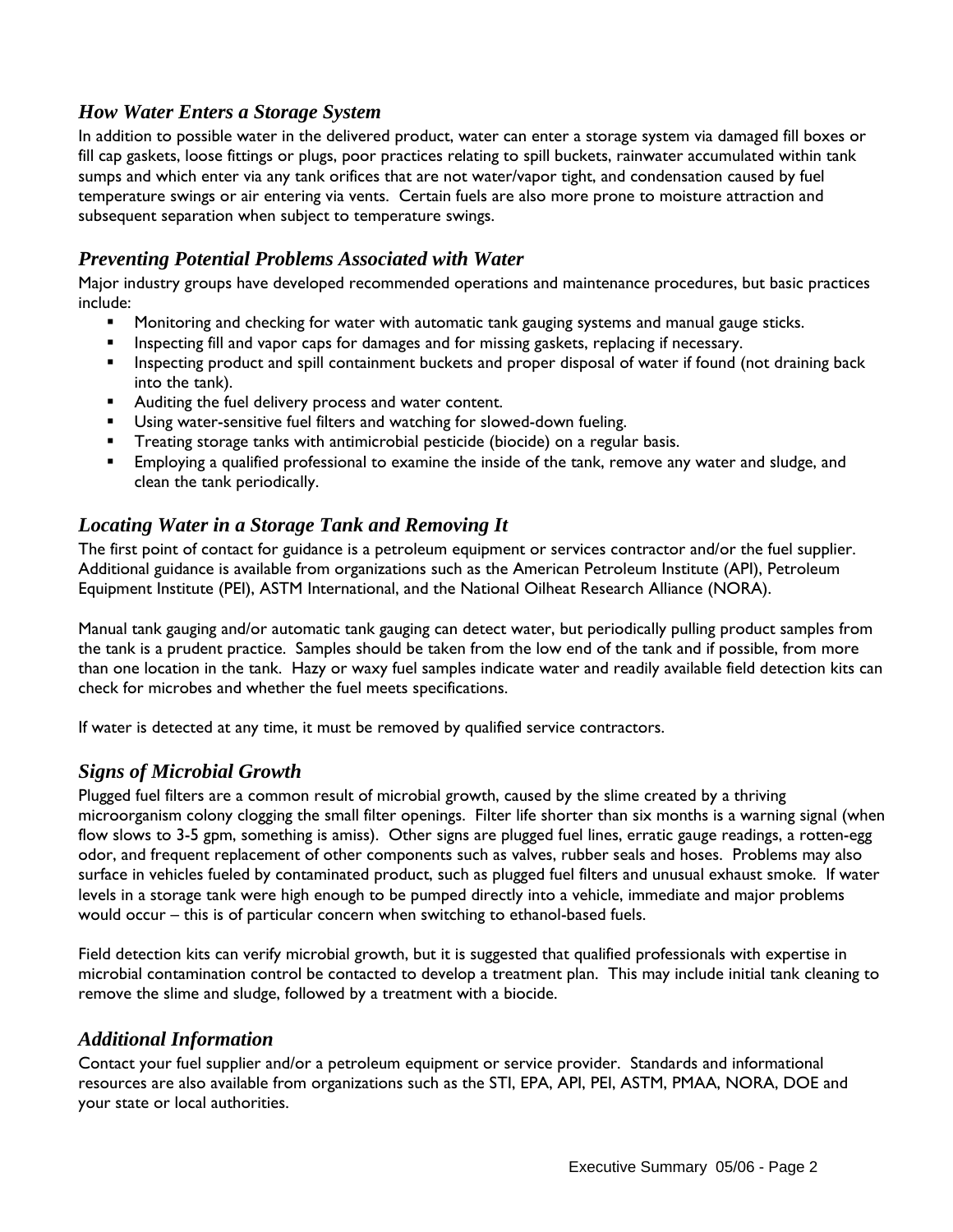## **Key Questions**

#### **Why the concern about water in a storage system?**

Poor operations and maintenance procedures for water monitoring and removal from storage systems can lead to a number of problems:

- **Gasoline or diesel fuel quality can be degraded and result in poor performance of vehicles, failed exhaust emissions, or even major engine damage.**
- Filters can become prematurely plugged and lead to excessive maintenance and replacement costs.
- Plugged filters also slow down fueling and reduce throughput and sales for retail facilities.
- Users become dissatisfied and retail facilities can lose customers.
- Microscopic bacteria can grow in a moist environment and attack the entire storage system, including steel and fiberglass reinforced plastic tanks, tank linings, elastomeric seals and hoses, low points in the piping, leak detectors, turbine pump components, filters and valves, including overfill prevention devices.
- In the worst case, product leaks can cause environmental damage, leading to costly cleanup and facility downtime/lost business.

#### **Is the concern about water relevant only to underground storage systems?**

No. Similar operations and maintenance procedures for water monitoring and removal should be implemented for aboveground storage systems, even small residential Number 2 heating oil tanks.

#### **Does the concern about water pertain only to gasoline or diesel fueling systems?**

No. Nearly all stored products can be adversely affected by the presence of water. An extreme example is aviation jet fuel, where water in the product has obvious harmful consequences. But even heating oil systems are subject to problems caused by water. The presence of water in fuel oil can cause oxidation, a natural chemical process that breaks down the fuel oil and forms insoluble particulates, commonly called "sludge". This sediment can clog fuel lines, nozzles, filters and screens - and ultimately lead to wear in pumps and system malfunction. Consequences include unhappy customers, increased service calls, and unnecessary added costs.

It should also be noted that at facilities with lower product throughput - such as commercial or industrial sites and lower-volume service stations - water has greater potential for accumulation.

#### **How does water get into a storage system?**

Water can enter a storage system in a number of ways, including:

- Condensation, caused by air entering via the vents or fuel temperature swings (especially aboveground tanks).
- Damaged spill bucket or fill cap gaskets.
- Loose fittings or plugs.
- Allowing water captured in a spill bucket to be drained into the storage tank.
- High throughput in the fuel distribution/delivery infrastructure, allowing less time for water to settle out of the product before it's pumped at the refinery or as it's moved along the shipping process.
- Certain fuels are more prone to moisture attraction and subsequent separation when subject to temperature swings. A fuel's aromatic content and temperature affect the amount of moisture it can hold. Generally, the higher in aromatic content and the warmer the fuel, the more water it can hold in solution. That's usually not a problem until the fuel is cooled, causing the water to be released and settle at the bottom of a storage tank.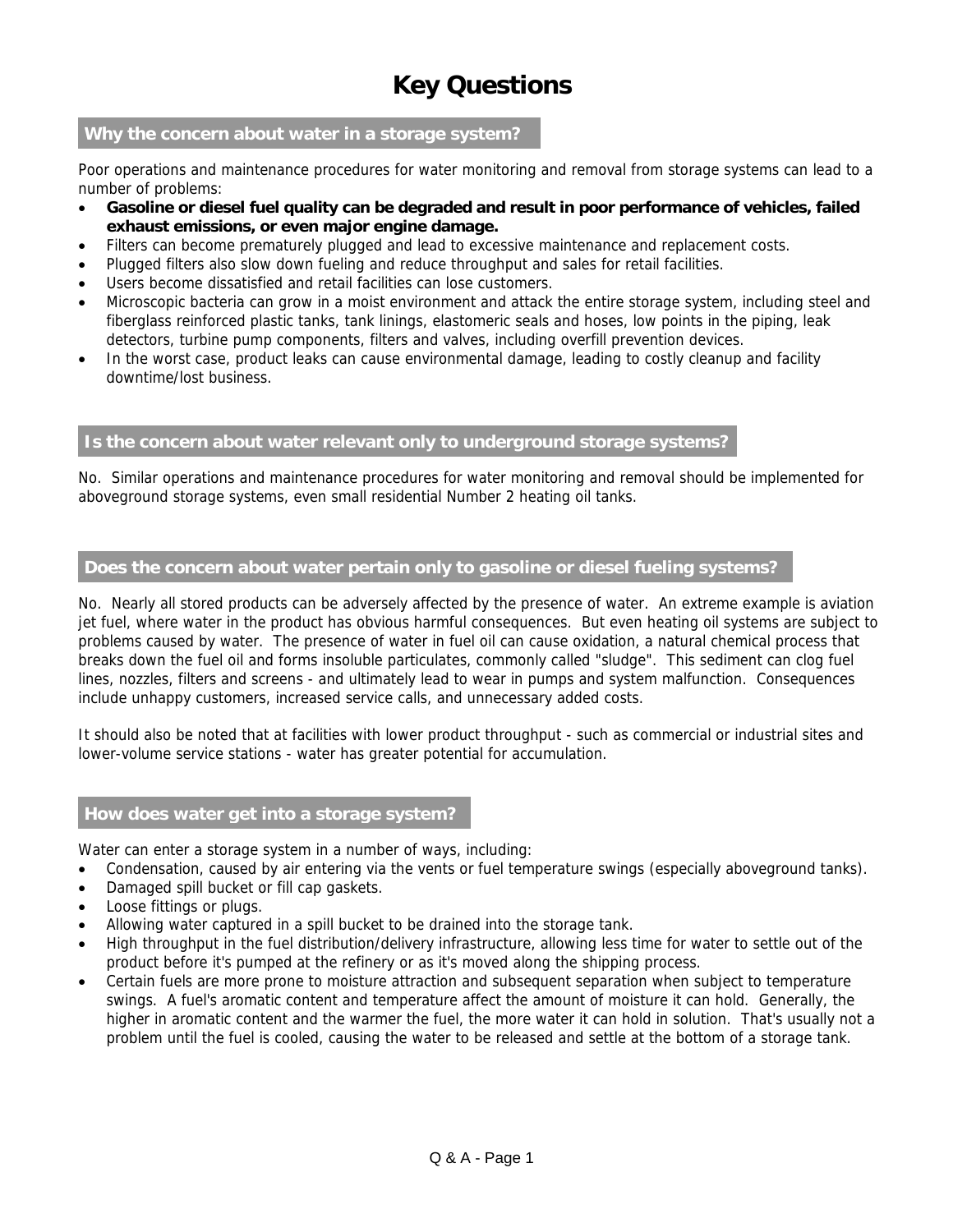

#### **Hasn't water always been possible within a storage tank? Why the concern today?**

Operations and maintenance procedures for water monitoring and removal have been a recommended practice for over thirty years. However, a number of things have changed over the past few years that have increased the risk for water entry and accumulation in the storage system - and subsequent microbial growth if water is not removed.

- Today's distribution/delivery infrastructure is different from only a few years ago. Terminal capacity in the United States has been shrinking yet fuel consumption has continued to grow. As a result, more fuel is moving through distribution at a faster rate, leaving less time for water to settle out before the product moves from step-to-step in the distribution process. Also, as the industry has moved from proprietary to shared delivery infrastructures, individual companies have less control over the process and product.
- Gasoline chemistry has changed significantly, from the removal of lead and MTBE, to additives such as ethanol. Most of these changes were done to comply with standards set by Fuel and Fuel Additive Regulations (40 CFR 79) that became effective in 1996. These new fuels are more susceptible to moisture accumulation, separation and potential biodegradation accelerated by water. For example, lead was a natural poison to the microbes that can grow in a moist environment - in today's lead-free fuels, microbial growth can more readily occur. With alcohol-enhanced fuels, "phasing" can more easily occur, separating water, gasoline and alcohols into three distinct layers.
- Common installation procedures including open vents, low fill areas and sloped tank installations contribute to water accumulation.

Most of these are conditions that did not exist in the 1970s, 1980s, or even much of the 1990s - certainly not to the extent that they exist today. Furthermore, microbial activity is better understood today and has been found to be a much more common phenomenon than previously realized. Owners and operators of storage systems need to be aware of these problems and immediately implement operations and maintenance practices to monitor for and remove any water from storage tanks.

"Being new or upgraded is not enough…Having a new or upgraded UST system is a good start, but the system must be properly operated and continuously maintained."

 U.S. Environmental Protection Agency "Operating and Maintaining Underground Storage Tank Systems: Practical Help and Checklists" (EPA 510-B-00-008), 8/2000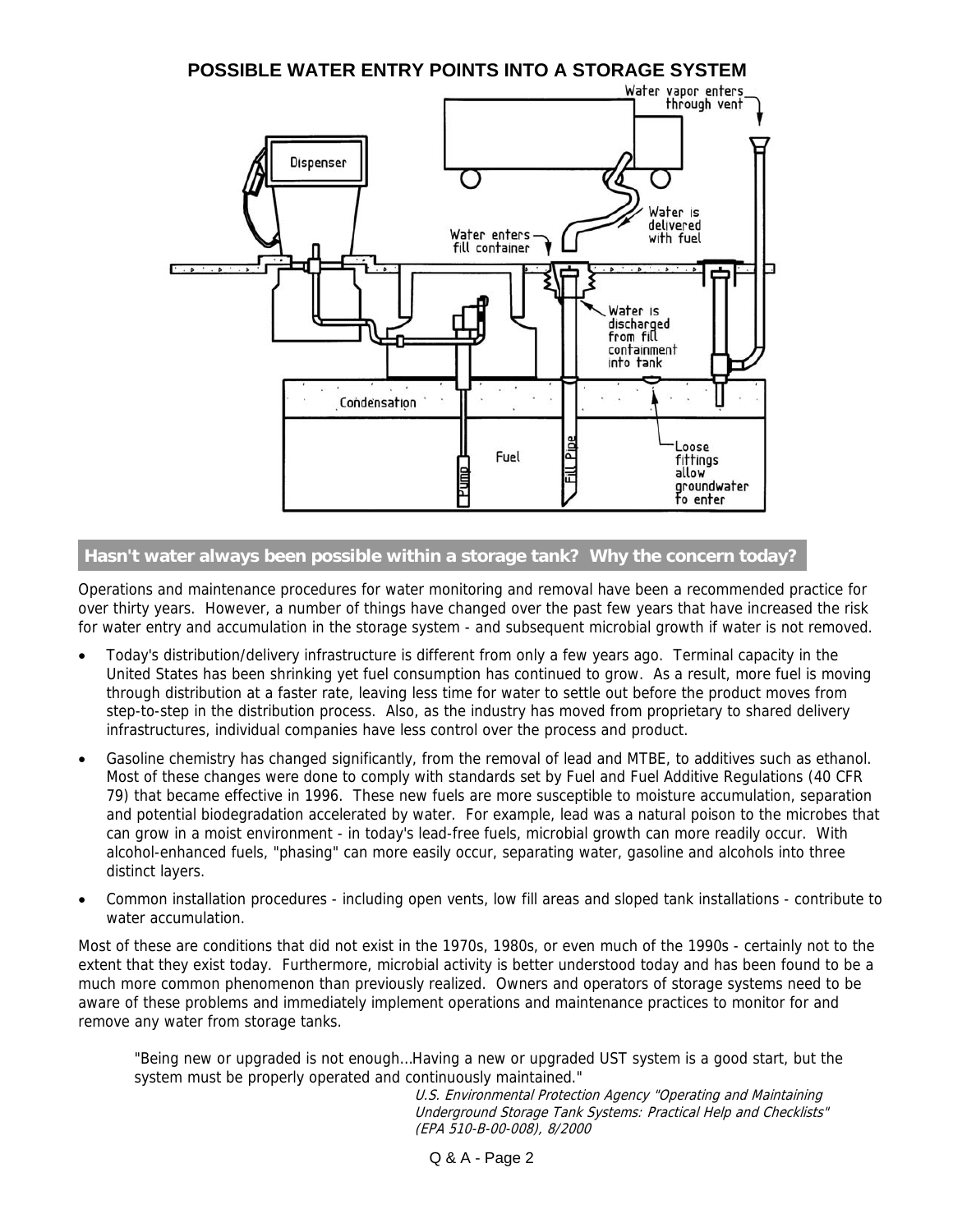#### **Is it only the storage tank where water is a concern?**

Absolutely not. **The entire storage system is potentially impacted** by water and its possible consequences. The storage tank, naturally, is the repository for the entire system contents - subsequently, it essentially functions as the cauldron where such chemical reactions can brew. However, on the plus side, the storage tank provides a communal place and an easy means to monitor for water in the system - and subsequently provides a common place to treat the problem.

#### **What can be done to prevent problems associated with water in a storage system?**

You must establish operating and maintenance practices to monitor for water and remove water when it is detected. Major industry groups have developed recommended operations and maintenance practices (see References and Resources section), but common practices include:

- Monitoring and checking for water. An automatic tank gauging (ATG) system with water monitoring capability is an ideal method, as long as the sensors are maintained to be functional. However, simple manual monitoring with alcohol-compatible water paste on a gauge stick is a quick, easy and inexpensive way to check for the presence of a water bottom in your storage tank.
- **If water is detected in the bottom of the tank, remove it.**
- Inspect fill and vapor caps for damage and missing gaskets, replacing if necessary.
- Inspect product and spill containment buckets if water is present, do not drain it into the tank but instead, remove and properly dispose of the water.
- Audit your fuel deliverer's tank filling process and request that water content be included on the delivery Certificate of Analysis. Measure water level before and after each fuel delivery.
- Ask your fuel supplier what measures are taken to ensure fuel is delivered without water.
- Use water-sensitive fuel filters and watch for slowed-down fueling this may be a sign of a problem.
- Treat your storage tanks once or twice a year, or as needed, with a "maintenance level" dosage of antimicrobial pesticide (also called biocide), products that disinfect fuels and fuel systems. Make sure these are EPA-approved and that you contact a supplier who is knowledgeable about treatment protocols and handling.
- Examine and maintain the inside of the tank using professional contractors, removing any water and sludge.
- As an added safety measure, have the tank periodically cleaned by qualified professional contractors.

Such practices should be conducted by every owner/operator of storage systems, but certain installations may be even more susceptible to water accumulation, such as low throughput service stations, fleet fueling sites and other commercial or industrial UST or AST sites. The less a storage and dispensing system is used, the easier water can accumulate in the system.

#### **What is the procedure for locating water in a storage tank?**

You should first contact your petroleum equipment contractor and/or fuel supplier. They could tell you what monitoring devices may already be installed on your storage system, provide guidance on operations and maintenance procedures, and advise you on additional steps you should take.

Additional guidance on procedures for water monitoring and periodic sampling is available from organizations such as the American Petroleum Institute (API), ASTM International, and the National Oilheat Research Alliance (NORA) (see References and Resources section).

Simple manual tank gauging, using alcohol compatible water paste on the gauge stick, is one method of checking for water bottoms. Also, most automatic tank gauges (ATGs) can detect water, but you must ensure that the water sensors are maintained to be functional. In fact, some guidelines suggest comparing the product level reading taken with a manual tank gauge with that on your ATG – discrepancies may indicate water.

How often should you check your storage tank(s) for water? As frequently as possible. In fact, some major oil companies require station operators to check daily for water bottoms.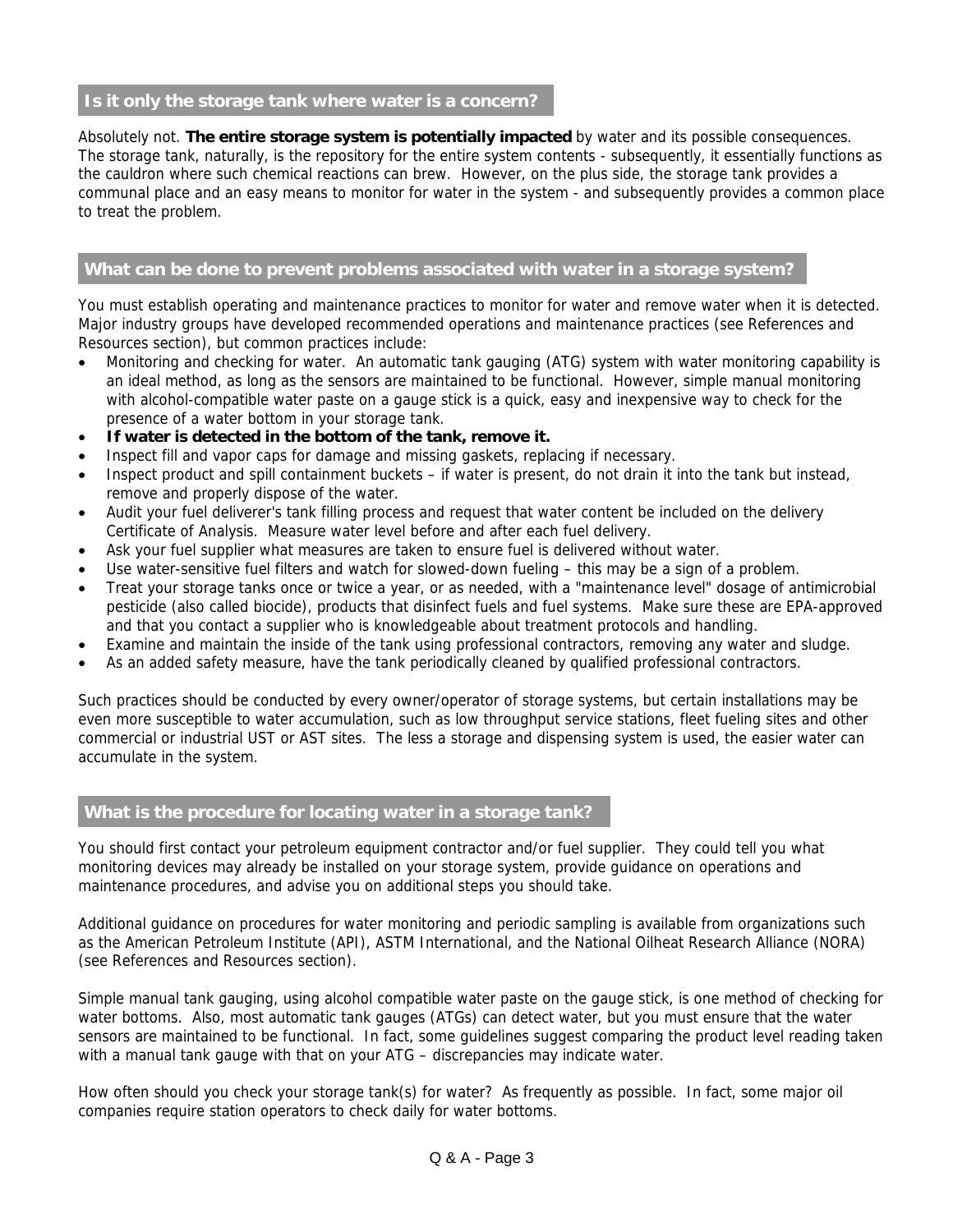In addition to the simple procedures outlined above, you should also pull periodic product samples from the inside tank bottom and inspect them. Check with your petroleum equipment dealer or fuel supplier for guidance on sampling devices and procedures. Some basic guidelines include:

- Pull samples from the low end of the tank tanks are often installed with a slight tilt to allow for water to collect in the sump.
- Be aware of the pitfalls of using the fill tube as the sampling port if it is not located at the low end of the tank, sludge or water may not be detected. Also, if the fill tube is not installed straight, water and sludge may not be detected or it may appear that there is less quantity than there really is.
- If possible, samples should be taken from more than one location in the tank.

If the fuel sample looks hazy, or waxy in cold weather, water is probably present. A field detection kit, available from petroleum equipment suppliers, can then be used to check the fuel for the presence of microbes and whether the fuel meets the appropriate fuel specification such as ASTM D396 or D975. Independent labs can conduct indepth analysis to determine the extent of any microbial contamination.

**If water is detected at any time, you must have the water removed from the tank and disposed of properly, using contractors with expertise.** You should also inspect the storage system for obvious points of water entry, such as damaged fill boxes or loose fittings, and replace defective components.

If water accumulation is an ongoing problem, consider using periodic treatments of antimicrobial pesticide (biocide) for the fuel and fuel system as an added safety measure.

#### **How can I tell if microbial growth is occurring in my storage tank and what can be done if it is?**

A number of providers can help you determine this, but there are also field detection kits available from petroleum equipment suppliers (see discussion in above section). But there may be simple signs of microbial growth evident in day-to-day operations – for example, plugged fuel filters. As microorganisms begin to thrive and grow, these "bugs" form into slime, which breaks off and clogs small openings throughout the entire system, especially filters. Filter life shorter than six months is a warning signal (when flow slows to 3-5 gpm, something is amiss).

It may be helpful to compare this phenomenon with mold, which also thrives in a moist environment, begins growing microscopically unseen to the human eye, but eventually becomes a visible, tangible substance.

Other clues of contamination include plugged fuel lines, erratic gauge readings, and frequent replacement of other components such as valves, rubber seals and hoses. You might even smell a foul rotten-egg odor because as the bugs digest fuel, they alter it chemically to produce sludge and other materials that attack metal, rubber, fiberglass reinforced plastic, tank linings and coatings. If the slimy bugs reach engine fuel systems, they can plug fuel filters and cause build-up around the injection nozzles, resulting in inefficient combustion (or none at all) and unusual exhaust smoke.

So what do you do if microbial growth is suspected or detected? Contact a qualified, reputable professional with expertise in microbial contamination control (see References and Resources section). They will work with you to develop the best plan of attack. Heavily contaminated storage systems will most likely require cleaning to remove the slime and sludge, followed by a treatment with a biocide.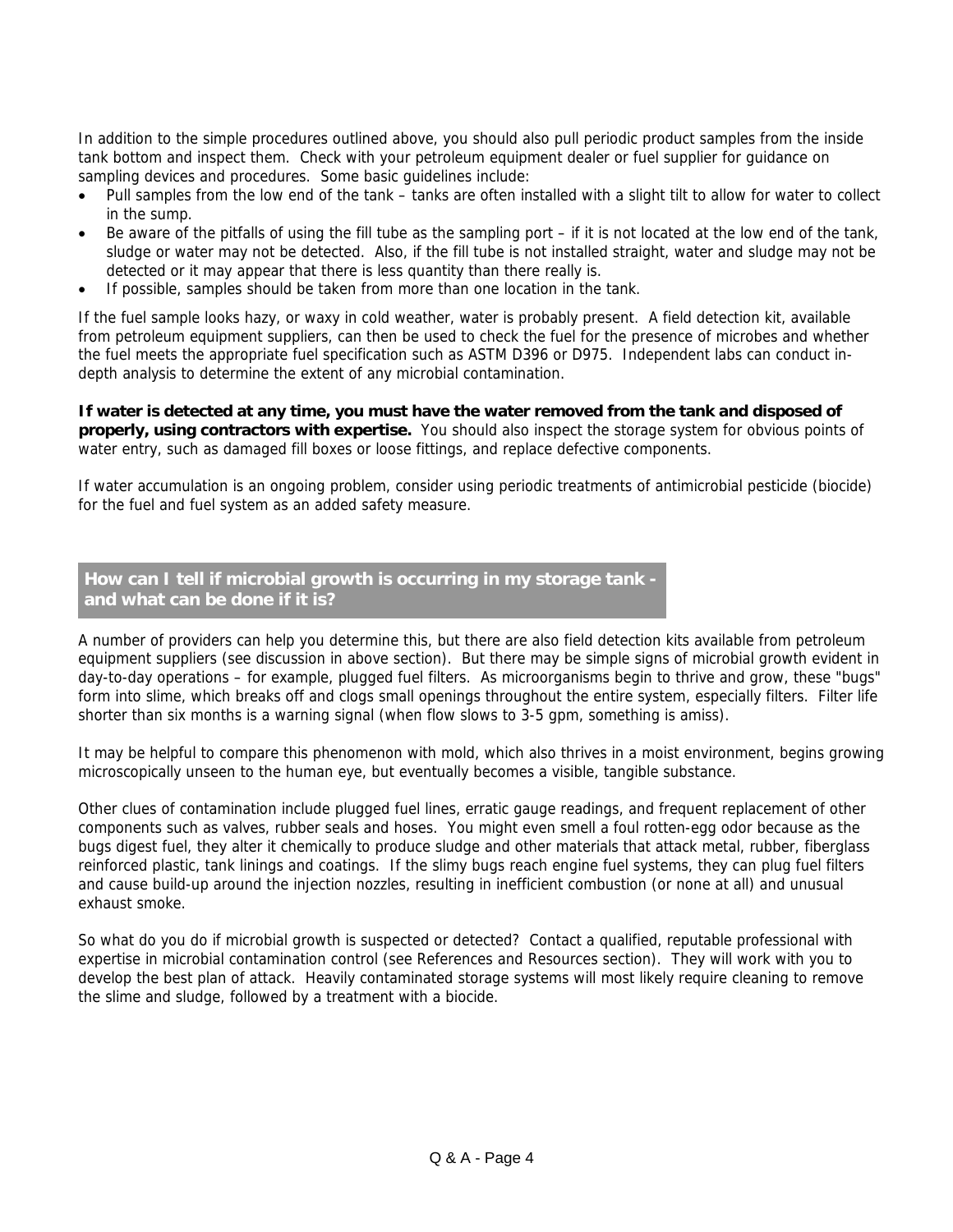Complications can arise using either of these materials, but for different reasons.

#### **Ethanol**

Ethanol is incompatible with certain reinforced plastic materials used before 1984, lining materials, and older adhesives, sealants and gaskets. In addition, ethanol blended fuels have reduced tolerance for water and therefore, water bottoms can be more problematic.

Water reacts differently in ethanol-blended fuels than it does in fuels that were oxygenated with MTBE. With MTBE, water immediately falls to the bottom of the tank. Ethanol-blended fuels can hold much more water – once the fuel is saturated with water, excess water will separate and cause two distinct layers of product. The top layer will be mostly gasoline that is lower in octane and perhaps out of specification, while the bottom layer is a mix of ethanol and water that will not burn. Further, it is in that water bottom where microbes can grow and proliferate and where the storage system is exposed to greater than 10% of ethanol.

Ethanol also tends to loosen any sludge, slime and scale that may already be present in a tank. Therefore, if these tanks are not cleaned before the ethanol-blended fuel is introduced, that material can be picked up and clog filters.

The bottom line when it comes to storage tanks and ethanol:

- Check for compatibility with all compositions of ethanol
- Clean the tanks before introducing ethanol-blended fuels
- Monitor for water frequently and remove it when detected

#### Biodiesel

There are some material incompatibility issues with both diesel and biodiesel fuels:

- 1) Brass, bronze, copper, lead, tin, or zinc, oxidizes both diesel and biodiesel fuels and creates sediments, which in turn can result in plugged fuel filters.
- 2) Pure biodiesel (B100) or blends higher than B20 cause more problems with rubber seals, gaskets, and hoses – make sure biodiesel resistant materials are used.
- 3) For additional information go to the National Biodiesel Board at www.biodiesel.org.

Biodiesel can create further problems if it is introduced into a storage tank that previously held diesel. Number 2 diesel tends to form sediments that stick to and accumulate in storage systems, forming layers of sludge or slime the older the system and the poorer the maintenance, the thicker the accumulation. Biodiesel, being a good cleaning agent, will dissolve these sediments and carry the dissolved solids into the fuel systems of vehicles. Fuel filters will catch most of it, but in severe cases the dissolved sediments can rupture filters and can cause fuel injector failure. B20 generally doesn't create problems as much as higher blends or B100 biodiesel, but tanks should be cleaned before switching to any biodiesel.

Industry experts recommend that biodisel meet ASTM D6751 and be used within six months of manufacture to ensure that the quality of the fuel meets specifications. Fuel degradation pathways for biodiesel are more likely with higher concentration blends due to the higher presence of the biodesiel, so stability concerns and issues are likely to be higher and may occur faster as the blend level is increased.

The bottom line when it comes to storage tanks and biodiesel:

- Check for compatibility (steel is compatible)
- Clean the tanks before introducing biodiesel fuels
- Monitor for water frequently and remove it when detected

#### **Who can I contact for more information?**

Your first point of contact should be your fuel supplier and/or a petroleum equipment or service provider. In addition, various standards and informational resources are available, including those listed in the References and Resources section of this document.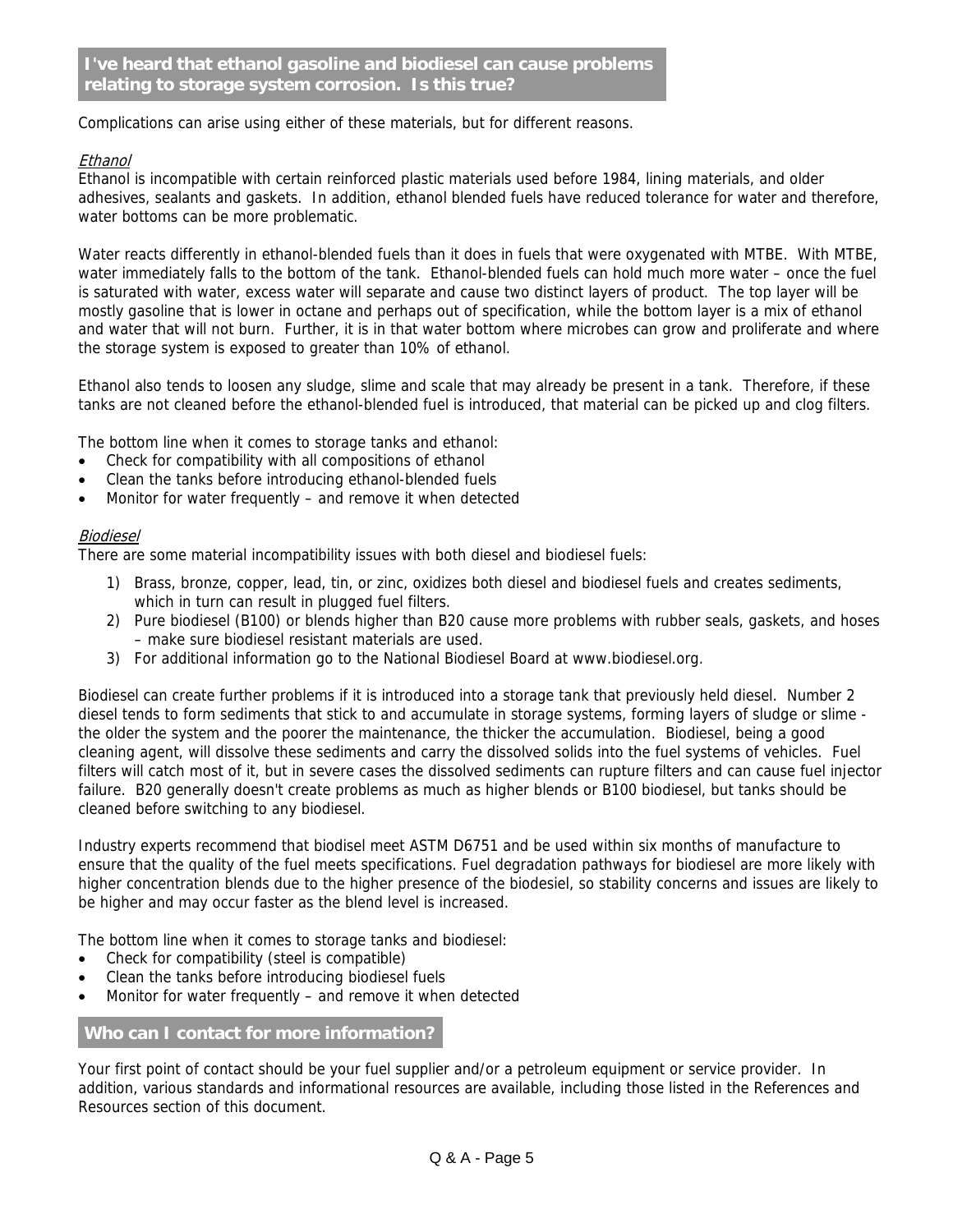### **Reference and Resources**

#### **American Petroleum Institute (API)**

1220 L Street, NW Washington, DC 20005-4070 Ph: 202-682-8000 Web: www.api.org

> The Filtration and Dehydration of Aviation Fuels - Sources of Dirt and Water - Methods of Detection and Removal - Maintenance of Equipment (API 1501, Revision 65). November 2000.

Recommended practices relevant to water monitoring and removal for aviation fuel systems. Bulk Liquid Stock Control at Retail Outlets (API RP 1621, 5<sup>th</sup> Edition). May 1993 & Reaffirmed January 2001. Recommended practices applying to underground storage of motor fuels and used oil at retail and commercial facilities, involving controlling stock losses, safety & pollution control to maximize profits. Design, Construction, Operation, Maintenance & Inspection of Terminal and Tank Facilities (API Standard 2610,  $1<sup>st</sup>$  Edition). July 1994.

Includes standards on pollution prevention and waste management, safe operations, fire prevention and protection, tanks, mechanical systems, product transfer and corrosion protection.

#### **ASTM International**

100 Barr Harbor Drive PO Box C700 West Conshohocken, PA 19428-2959 Ph: (610) 832-9585 Web: www.astm.org

> Standard Guide to Microbial Contamination in Fuels and Fuel Systems. (D-6469). 1999. A guide providing an understanding of the symptoms, occurrence, and consequences of chronic microbial contamination and the control of microbial contamination in fuels and fuel systems. Applies primarily to gasoline, aviation, boiler, industrial gas turbine, diesel, marine and furnace fuels. Fuel and Fuel System Microbiology: Fundamentals, Diagnosis, and Contamination Control. (MNL-47). 2003. A guide providing sampling strategies and techniques, recommendations for disinfecting and

removing microbial contamination from fuels and fuel systems, and a variety of diagnostic tests. This is designed to complement Guide D-6469.

Practice for Manual Sampling of Petroleum and Petroleum Products. (D-4057). Recommended procedures for sampling fuel that should become an integral part of a fuel quality program. Among other things, D-4057 states that (a) samples should be analyzed visually for water, dirt and other solids; (b) fuel should be clear and bright, not dirty or cloudy.

Standard Specification for Diesel Fuel Oils. (D-975).

A specification which references that "contamination levels in fuel can be reduced by storage in tanks kept free of water."

**Consumer Energy Council of America (CECA), National Fuels & Materials Research Consortium**  2000 L Street, NW - Suite 802 Washington, DC 20036 Ph: 202-659-0404 Web: www.cecarf.org

National Fuels and Materials Research Consortium. Current (2003) research initiative. Ongoing research to maintain or improve heating oil fuel quality, including monitoring and preventative measures for water contamination throughout the fuel infrastructure, from transportation/distribution to storage.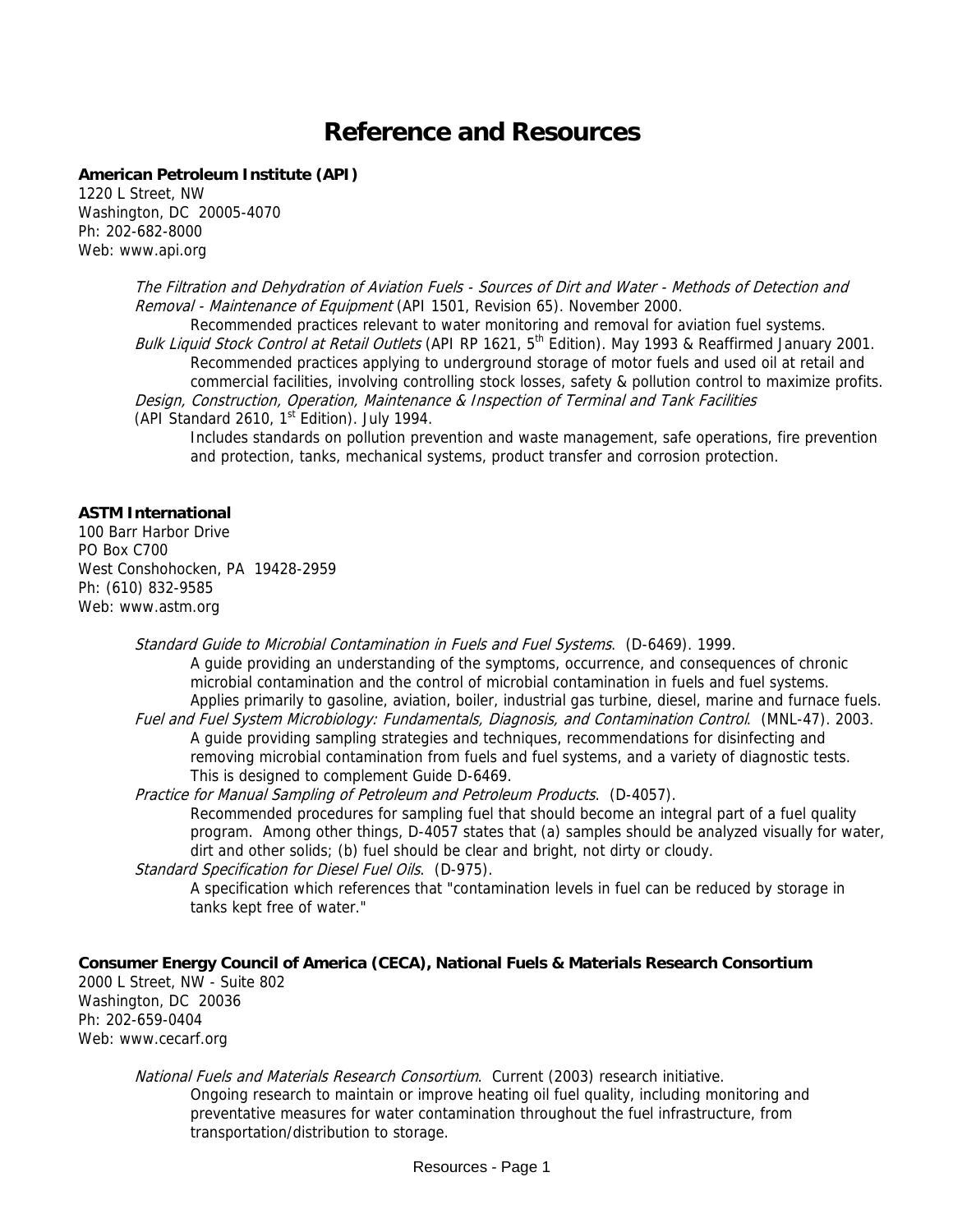#### **Gas Technology Institute**

1700 S Mount Prospect Road Des Plaines, IL 60018-1804 Ph: 847-768-0500 Web: www.gastechnology.org

> Characterization of Microbial Communities in Gas Industry Pipelines. June 2003. A technical study on microbial contamination pertaining to natural gas infrastructure.

**NACE International** 

1440 S Creek Drive Houston, TX 77084-4906 Ph: 281-228-6200 Web: www.nace.org

> Control of Internal Corrosion in Steel Pipelines and Piping Systems. (RP0175-75). Now undergoing extensive revision, this Recommended Practice includes the mitigation and control of internal corrosion caused by moisture in a piping system, an often-overlooked component of a complete pipeline integrity program.

#### **National Oilheat Research Alliance (NORA)**

211 N Union Street, Suite 100 Alexandria, VA 22314 Ph: 703-519-4204 Web: www.nora-oilheat.org

Oilheat Technician's Manual. 2002.

A manual pertaining to the heating oil industry that includes guidelines for water monitoring and removal.

The Oilheat Research Program - Fuel Technology. Current (2003) research initiative.

Ongoing research into the issue of heating oil fuel quality during transportation and storage, including the development of field monitoring/test procedures for water and other quality indicators which service technicians can implement.

#### **Petroleum Equipment Institute**

PO Box 2380 Tulsa, OK 74101-2380 Ph: (918) 494-9696 Web: www.pei.org

Recommended Practices for Installation of Underground Liquid Storage Systems. (RP100). 2000

Provides information on engineering and construction practices with regard to the proper installation of underground liquid storage systems, including excavating, piping, cathodic protection, secondary containment, and other aspects of tank system installation.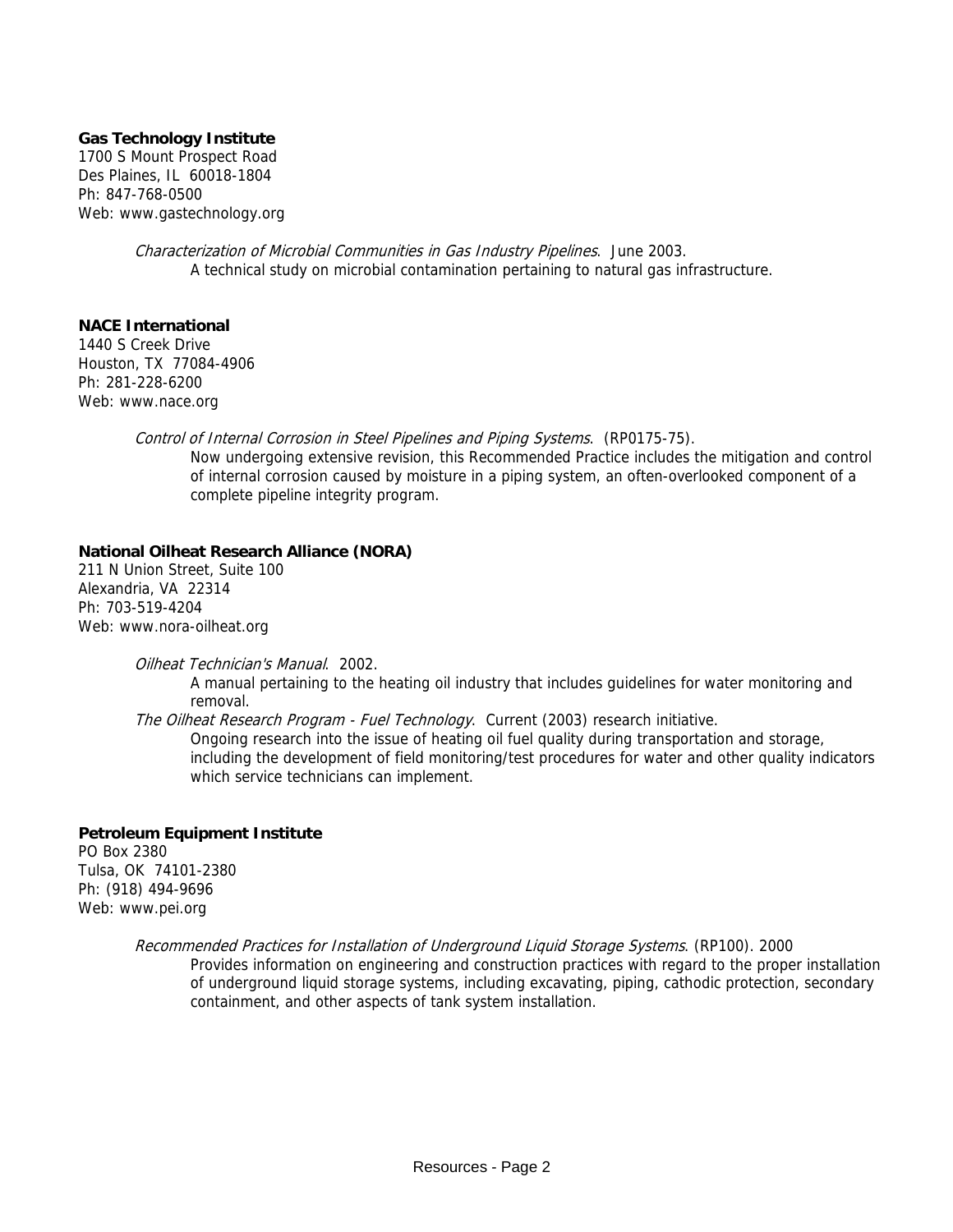#### **United States Department of Energy (DOE)**

Maintenance and Storage of Fuel Oil for Residential Heating Systems. (BNL 48406). 2003.

Guideline addressing residential heating oil that includes recommendations to monitor the fuel during prolonged storage as "an essential part of maintaining good fuel quality…Contaminants in the old fuel, such as sludge and water in the tank, can degrade the quality of the new fuel."

BNL 48406 further recommends that "fuel specifications should become an integral part of the contractual agreements between the fuel supplier and the purchaser. In other words, a bulk sample of fresh fuel oil, used for heating, should at least meet all of the limits in specification ASTM D-396."

#### **United States Environmental Protection Agency (EPA)**

Ariel Rios Building 1200 Pennsylvania Avenue, NW Washington, DC 20460 Ph: 202-272-0167 Web: http://www.epa.gov/oust

> Operating and Maintaining Underground Storage Tank Systems: Practical Help and Checklists (EPA 510-B-00-008). August 2000.

A booklet describing quality operations and maintenance practices compiled by State and Federal environmental regulators.

#### **States**

Check with your state authorities, commonly the Department of Weights and Measures, for regulations controlling the quantity of water allowed in fuel tanks at service stations.

#### **Companies**

The following companies are some possible resources to contact for help on issues raised in this booklet relating to water in storage systems, detection and removal, and treatment of microbial contamination (tank cleaning, biocides, etc.) Your local petroleum equipment supplier is always a good first point of contact. (These companies are listed as a convenience only - the Steel Tank Institute does not endorse or have any interest in any of the following.)

BCA Inc. (Microbial Contamination Control Services) PO Box 3659 Princeton, NJ 08543-3659 Ph: 609-716-0200 Web: biodeterioriation-control.com

Cim-Tek Filtration 201 N. Champaign Street Bement, IL 61813 Ph: 217-678-2511 Web: www.cim-tek.com

Fuel Quality Services Inc (MIC test kits & fuel additives) PO Box 1380 Flowery Branch, GA 30542 Ph: 770-967-9790 Web: www.fqsinc.com

O'Day Equipment, Inc. (Tank Cleaning Services) P.O. Box 2706 Fargo, ND 58108 Ph: 701-282-9260 Web: www.odayequipment.com

Optic Fuel Clean (Tank Cleaning Services) 9050 County Rd 28 SW Alexandria, MN 56308 Ph: 320-491-6579 Web: www.cleanfuelguys.com

P.E.S. Inc. PO Box 160 Corporate Centre 200  $200$   $35<sup>th</sup>$  Street Marion, IA 52302 Ph: 319-377-6357 Web: www.cc200.com

Petroleum Recovery Services, LLC - GA Division 4778 Hwy. 75 South Cleveland, GA 30528 Ph: 706-219-1777

Petroleum Recovery Services, LLC - SC Division 1570 Fairway Drive Charleston, SC 29412 Ph: 843-225-1777 Web: www.petroleumrecoveryservices.com (continues on following page)

Resources - Page 3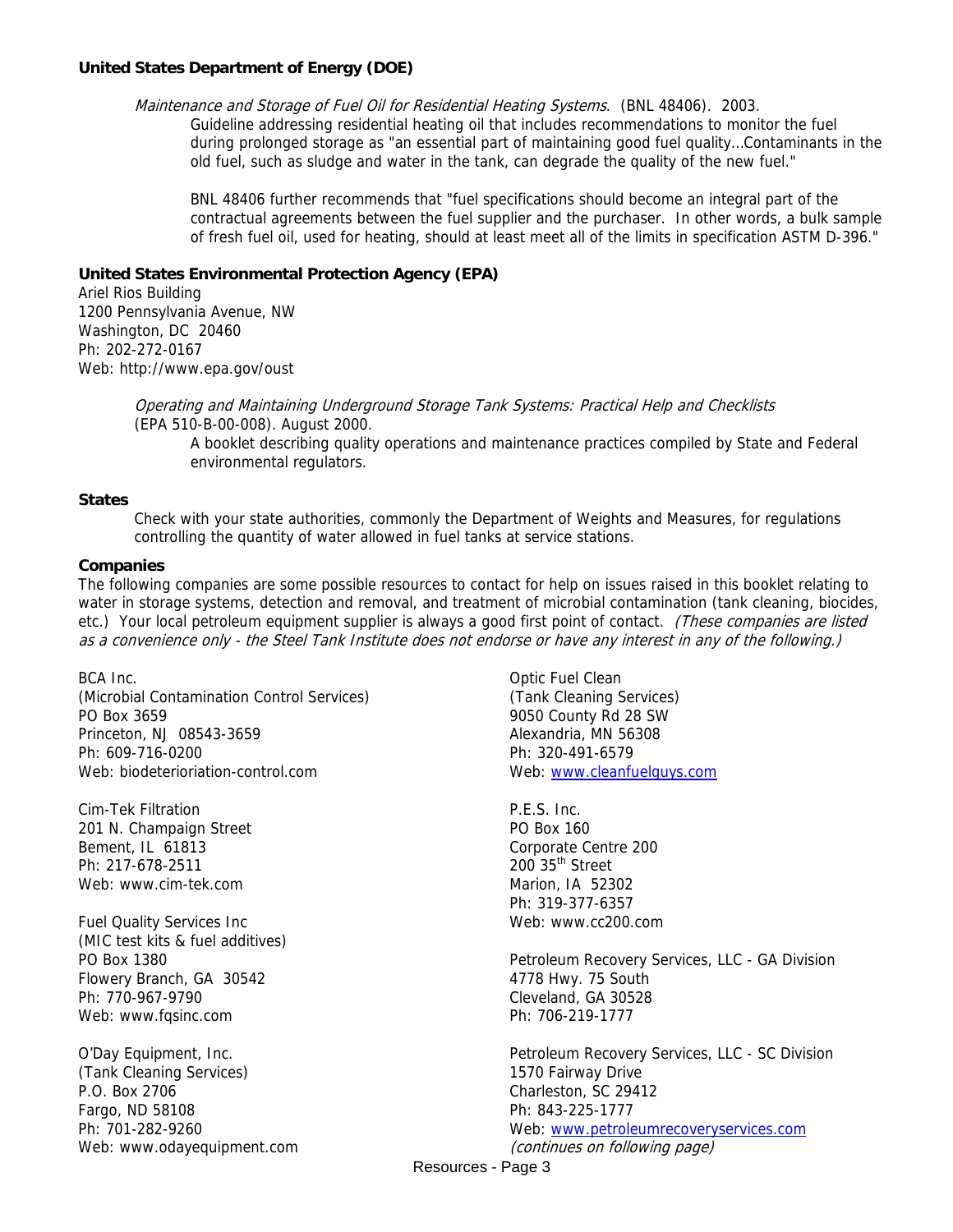#### **Companies (continued)**

The following companies are some possible resources to contact for help on issues raised in this booklet relating to water in storage systems, detection and removal, and treatment of microbial contamination (tank cleaning, biocides, etc.) Your local petroleum equipment supplier is always a good first point of contact. (These companies are listed as a convenience only - the Steel Tank Institute does not endorse or have any interest in any of the following.)

Tanknology Inc. 8900 Shoal Creek Blvd - Bldg. 200 Austin, TX 78757 Ph: 512-451-6334 Web: www.tanknology.com

Petro Parts (Biocides, MIC test kits, water absorbing fuel filters, water paste) PO Box 2706 Fargo ND 800-654-6329 Ph: 800-654-6329 Web: www.petroparts.com

Mid-South Steel Products, Inc (Tank Cleaning Services) 2071 Corporate Circle Cape Girardeau MO 63703 Ph: 800-325-8658

Check the Steel Tank Institute website at **www.steeltank.com/library/pubs/waterinfueltanks.htm** to obtain a more comprehensive list of companies that perform services related to water and contamination control.